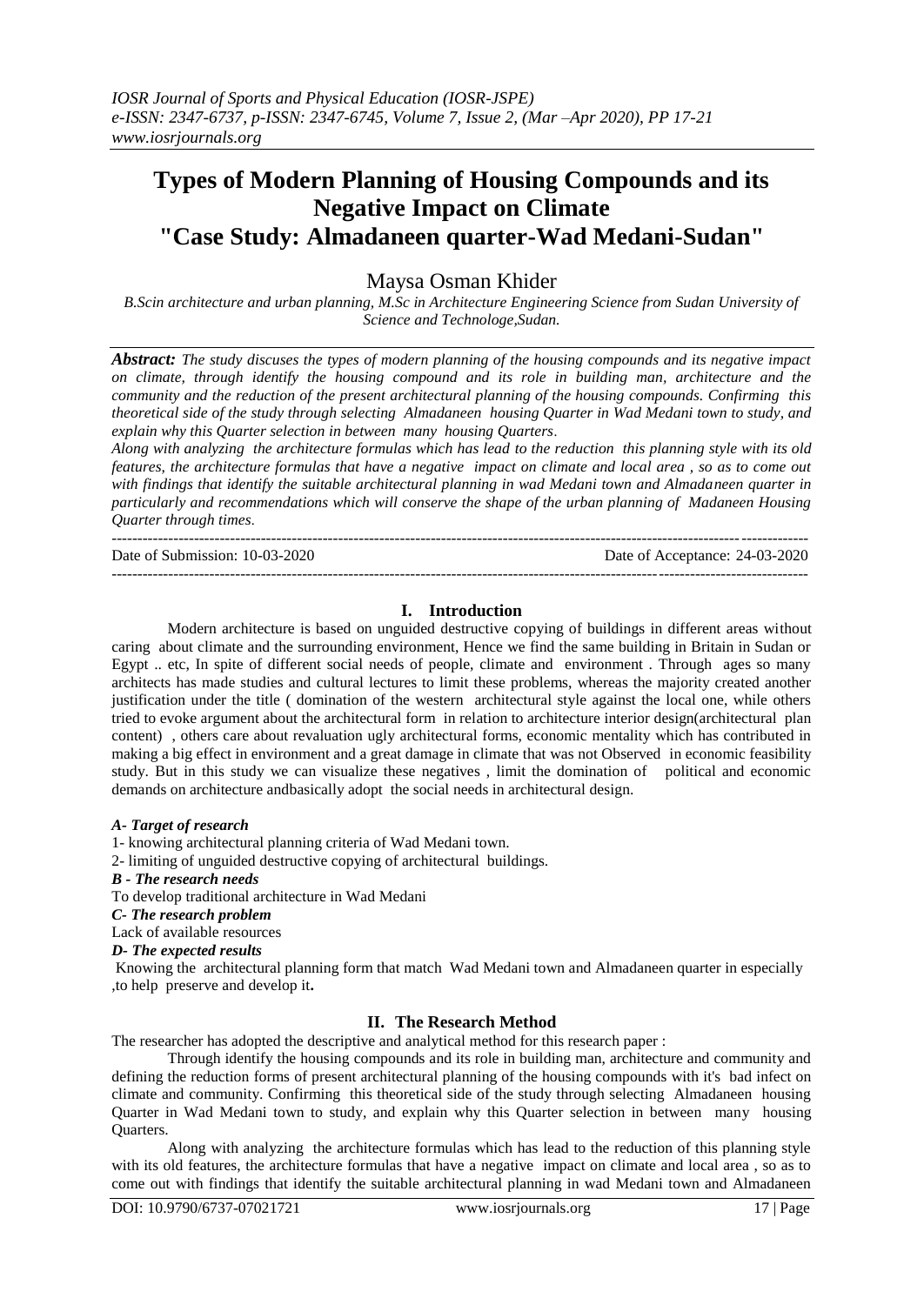quarter in particularly and recommendations which will conserve the shape of the urban planning of Madaneen Housing Quarter through times.

#### **III. Theoretical background**

#### **A- Definition of Housing Quarter**

It is a group of housing quarters axiss by school. (Faroug,Hayder,2011)

#### **B - The role of Housing Quarters in building man, society, architecture**

The housing quarters contribute in making a common referential memory between individuals inclusive with(living modes, dominant cultures, habits ,traditions and contemporary architecture styles.As the architectural designer is individual of society, he is always working on develop the traditional buildings depending modern architectural schools , in order to contribute developing local traditional areas through modern architecture methods.

#### **C- Types of Modern Planning of Housing Compounds and its Negative Impact on Climate**

Studying architecture through areas ,regions, countries shows different features between buildings, caused by difference of climate, environment and society demands -e.g. the hot areas are distinguished by low buildings and narrow windows ,while the equatorial areas are distinguished with sloping roofs and wide windows.

-e.g. buildings have traditional architectural features , and converse.

- e.g. buildings integrate with local areas , and converse.

Most architectural planning at present didn't give any consideration about traditional heritage, climate ,environment and accepted vision to individual, so there is

1-Domenation of western architectural styles to traditional architecture

2- Using machines of high cost to air-condition the interior spaces in buildings , because interior spaces in buildings became uncomfortable.

At this point we can see why there is argument about traditional architecture engineering.

Hence, confirming this theoretical side of the study through selecting Almadaneen housing Quarter in Wad Medani town to study, and explain why this Quarter selection in between many housing Quarters. Along with analyzing it , so as to come out with findings that identify the suitable architectural planning in wad Medani town and Almadaneen quarter in particularly and recommendations which will conserve the shape of the urban planning of Madaneen Housing Quarter through times.



Photo(1) Almadaneen Quarter-Wad Medani town Site Plan Source: Google Earth

AlmadneenQuarter planning is a residential planning based on demands of the society, organic planning as optimally features .These features ensure existence of

a-fully serviced residential quarter inhabited by an unlimited number of people

b- contemporary traditional architecture buildings.

The researcher used many photos of Almadneen quarter, to study and analyz the architecture planning in it, in order to know if it had a bad impact on climate and local area or not . as follows

#### **A- Street planning type**

The streets of Almadneen quarter distinguished by its organic architecture planning And the organic planning is most suitable to plan Almadneen Quarter environment because it hot weather, It's reduce exposure to direct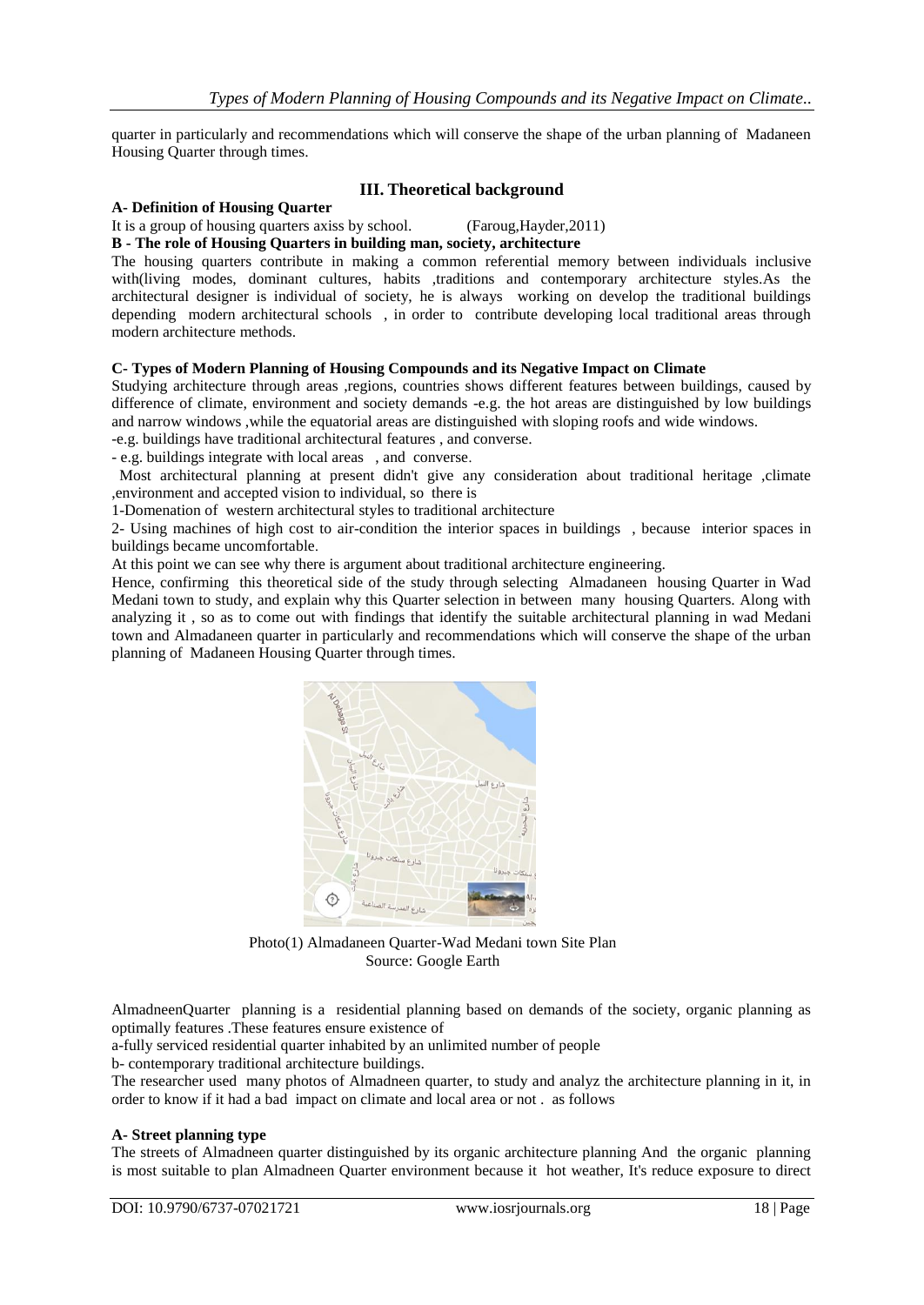sunlight , dust in the air and works to provide the largest amount of shadows on the streets and buildings and providing cold air,as next photos shown



Photo(2) Shadowed Streets in Almadneen **Quarter** Source :add by author



Photo(4) Cross streetsin Almadneen Quarter Source :add by author

#### **B-Design features and building materials**



Photo(3) Closed-end streets in Almadneen **Quarter** Source :add by author



Photo(5) Shape of Intersection of streets in Almadneen Quarter Source :add by author

The buildings features in Almaden Quarter does not reflect the modern architecture formulas traditionally or contemporary , it's only insure the reduction of architectural forms .Thus, the function of Almadneen organic plan is reduced because its architectural formula that doesn't reflect the organic style and Sudanese heritage on buildings, As shown in follows photos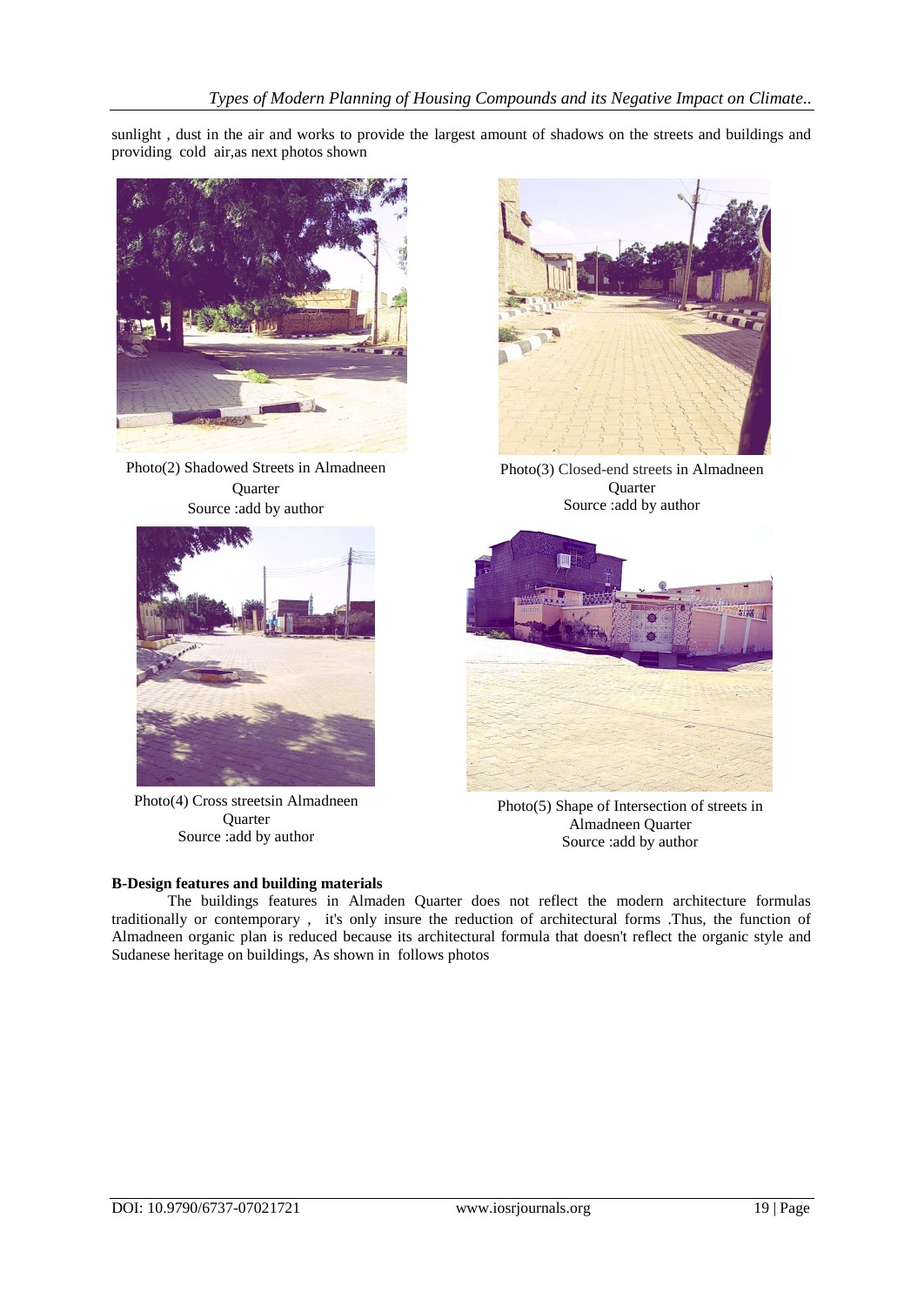*Types of Modern Planning of Housing Compounds and its Negative Impact on Climate..*



Photo(6) Shows reduction of buildings in Almadneen Quarter Source : add by author



Photo(7) Shows Shows lack of interest about coordinating buildings elevations in Almadneen Quarter Source : add by author



Photo(8)Shows walls falling down in Almadneen quarter buildings , because absence of using modern technology in it. Source :add by author



Photo(9)Shows random usage of building materials Source : add by author

# **C- The shape of window and building height**

Almadneen area is classified as residential Quarter of third class, consist of a- Iow density- two floors height buildings

b- Unique windows styles with square and rectangular shapes making environmental balance in buildings interior spaces.



Photo(10)Shows old traditional windows style in Almaden quarter buildings ,and it has rectangular shape with wooden frame. Source :add by author